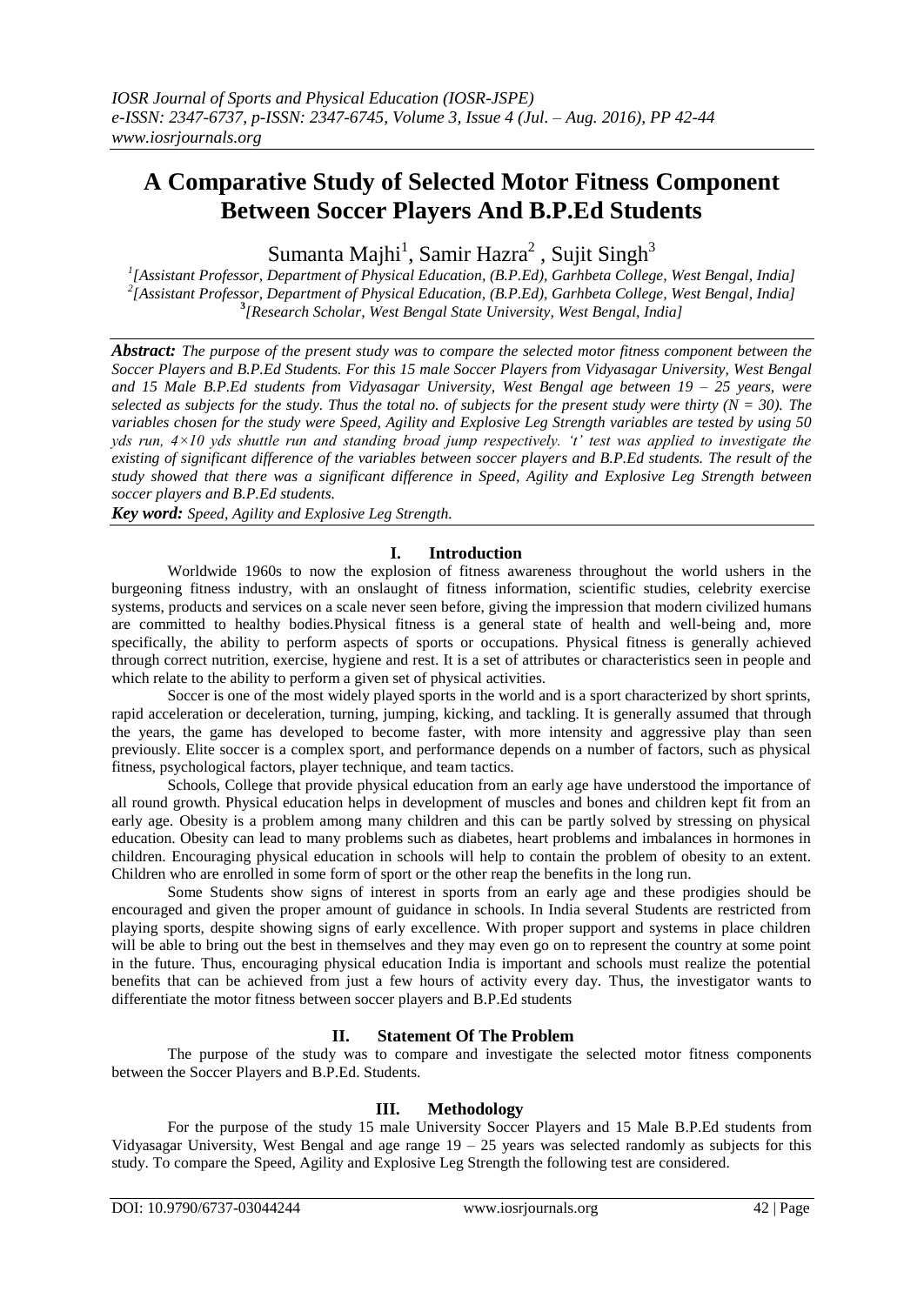- 1. For speed, the students were asked to run as fast as they can up to 50 yards and the result were recorded to the nearest $1/10^{th}$  seconds
- 2.  $4\times10$  vds Shuttle Run Test were administered to measure agility and the results were recorded to the nearest $1/10^{th}$  seconds
- 3. Standing Broad Jump was administered to measure explosive leg strength and the results were recorded in feet and inches.

To compute all the results Students 't' test was employed at 0.05 level of significance.

| Finding                                                                                                  |
|----------------------------------------------------------------------------------------------------------|
| Table -1: Mean Standard deviation and 't' test in Speed, Agility, Explosive leg strength, between Soccer |
| Players and B.P.Ed. students.                                                                            |

| 1 m vols and D.1 .Ed. stadents. |                       |           |                  |           |         |  |
|---------------------------------|-----------------------|-----------|------------------|-----------|---------|--|
| Variables                       | <b>Soccer Players</b> |           | B.P.Ed. Students |           | T Ratio |  |
|                                 | Mean                  | <b>SD</b> | Mean             | <b>SD</b> |         |  |
| <b>Speed</b>                    | 7.18                  | .36       | 6.51             | .31       | $4.47*$ |  |
| Agility                         | 10.26                 | .31       | 9.66             | 22        | $4.61*$ |  |
| Explosive Leg Strength          | 2.49                  | .07       | 2.30             | .08       | $4.75*$ |  |
|                                 |                       |           |                  |           |         |  |

Tab  $0.05 - (38) = 2.042$ , \* = Significance, NS = Not Significance

Table 1 shows that the mean and standard deviation of Soccer Players and B.P.Ed. students on speed has been found 7.18  $\pm$  6.51 and .36  $\pm$  .31, the mean and standard deviation of Soccer Players and B.P.Ed. students on Agility has been found  $10.26 \pm 9.66$  and  $.31 \pm .22$ , the mean and standard deviation of Soccer Players and B.P.Ed. on Explosive Leg Strength has been found  $2.49 \pm 2.30$  and  $.07 \pm .08$ , respectively. The 't' value of Speed is  $(4.47)$ , the 't' value of Agility is  $(4.61)$ , the 't' value of Explosive Leg Strength is  $(4.75)$ , are found to be significant at .05 level of confidence (df 28).



**Fig. 1** Mean Difference of Speed, Agility And Explosive Leg Strength between Soccer Players and B.P.Ed. Students.

## **V. Discussion And Finding**

The analysis of the data revealed that all the selected motor fitness components namely speed, agility and explosive leg strength differed significantly at 0.05 level of confidence when Soccer Players and B.P.Ed. students were compared.The result of the present study revealed that significance differences were found on speed, agility between Soccer Players and B.P.Ed. students. In case this two variables B.P.Ed. students better than soccer players because B.P.Ed. Students are involve various physical fitness training maximum time in their training schedule, their training schedule prepare to 10 months, otherwise soccer players also involve physical fitness training in few days.

It also found that there was a significant difference in Explosive Leg Strength of Soccer Players and B.P.Ed. students. In case of explosive leg strength soccer players better than B.P.Ed. students. Soccer players are mainly doing the different types of shooting, drive, kick etc. they are busy various types of jumping skill such as heading, back volley, bicycle volley etc. So case of explosive leg strength soccer players differs from B.P.Ed. students.

## **VI. Conclusion**

On the basis of result obtained in the present study following conclusion could be drawn: The B.P.Ed. students are significantly better than Soccer Players in Speed and Agility, but Soccer Players better than B.P.Ed. Students in Explosive Leg Strength.